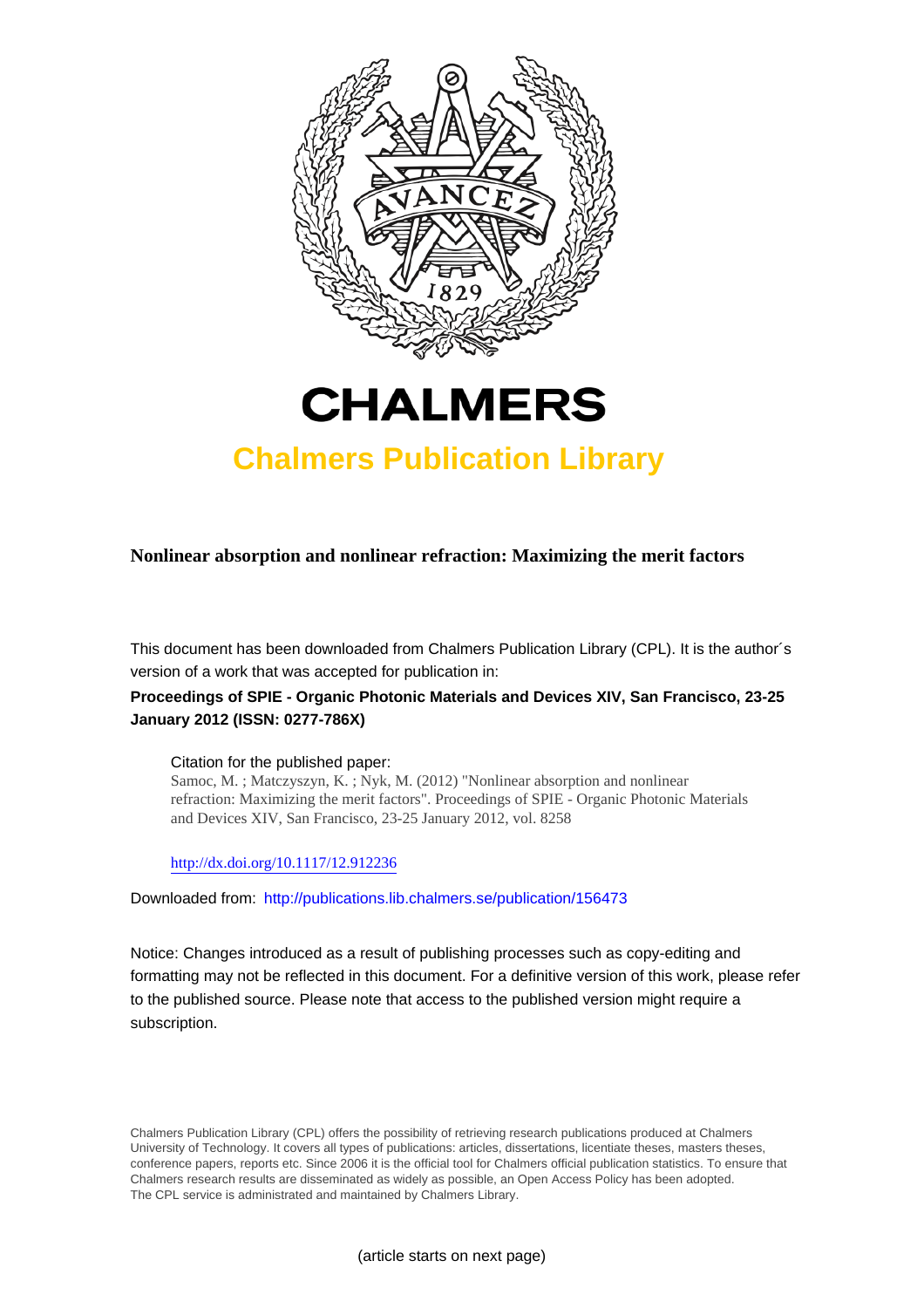## **Nonlinear absorption and nonlinear refraction: maximizing the merit factors**

M. Samoc<sup>a,b\*</sup>, K. Matczyszyn<sup>a</sup>, M. Nyk<sup>a</sup>, J. Olesiak-Banska<sup>a</sup>, D. Wawrzynczyk<sup>a</sup>, P. Hanczyc<sup>a,c</sup>, J. Szeremeta<sup>a</sup>, M. Wielgus<sup>a</sup>, M. Gordel<sup>a</sup>, L. Mazur<sup>a,e</sup>, R. Kolkowski<sup>a,f</sup> B. Straszak<sup>a</sup>, M.P. Cifuentes<sup>d</sup>, M.G. Humphrey<sup>d</sup>

<sup>a</sup>Institute of Physical and Theoretical Chemistry, Wroclaw University of Technology, Wroclaw, Poland

<sup>b</sup> Laser Physics Centre, The Australian National University, Canberra, Australia<br><sup>C</sup> Department of Physical Chamistry, Chalmars University of Technology, Gatherburg, S <sup>c</sup>Department of Physical Chemistry, Chalmers University of Technology, Gothenburg, Sweden Research School of Chemistry, The Australian National University, Canberra, Australia <sup>e</sup> Laboratoire de Chimie des Polymeres, Université Pierre et Marie Curie- Paris VI, France f Laboratoire de photonique quantique et moléculaire, École Normale Supérieure de Cachan, France

#### **ABSTRACT**

Both nonlinear absorption and nonlinear refraction are effects that are potentially useful for a plethora of applications in photonics, nanophotonics and biophotonics. Despite substantial attention given to these phenomena by researchers studying the merits of disparate systems such as organic materials, hybrid materials, metal-containing molecules and nanostructures, it is virtually impossible to compare the results obtained on different materials when varying parameters of the light beams and different techniques are employed. We have attempted to address the problem by studying the properties of various systems in a systematic way, within a wide range of wavelengths, and including the regions of onephoton, two-photon and three-photon absorption.

The objects of our studies have been typical nonlinear chromophores, such as  $\pi$ -conjugated molecules, oligomers and polymers, organometallics and coordination complexes containing transition metals, organometallic dendrimers, small metal-containing clusters, and nanoparticles of various kinds, including semiconductor quantum dots, plasmonic particles and rare-earth doped nanocrystals. We discuss herein procedures to quantify the nonlinear response of all of these systems, by defining and comparing the merit factors relevant for various applications.

**Keywords:** Nonlinear absorbers, nonlinear refractive index, nonlinear microscopy, 3D information storage, all-optical switching

### **1. INTRODUCTION**

Despite considerable effort given to investigations of the cubic nonlinear optical properties of various materials, only a few practical materials are finding applications in nonlinear refraction-based devices. The number of substances and nanosystems considered for and actually finding use as nonlinear absorbers is considerably larger. However, whether for nonlinear refraction or for nonlinear absorption, which are both related to the complex third-order susceptibility  $\chi^{(3)}(-\omega;\omega,-\omega,\omega)$ , there are few general guidelines and little related experimental data that could be used for optimization of the materials performance  $(cf)$ . The only exception is in the case of nonlinear absorbers used as two-photon excited fluorescence emitters, because for such fluorophores there exists a large body of experimental data on the spectral dependence of their nonlinear absorption cross-sections obtained through measurements of action spectra of the twophoton excited fluorescence<sup>2,3</sup>. However, this technique is unsuitable for investigations of species that show no or little luminescence, e.g. those to be used for multiphoton-induced photochemistry, optical power limiting, etc. For many of these materials, nonlinear absorption and/or nonlinear refraction data are only available at discrete wavelengths, which may be in various relations to the known energy levels of the substance.

\*marek.samoc@pwr.wroc.pl; phone +48713204466; fax +48713203364; www.organometallics.pwr.wroc.pl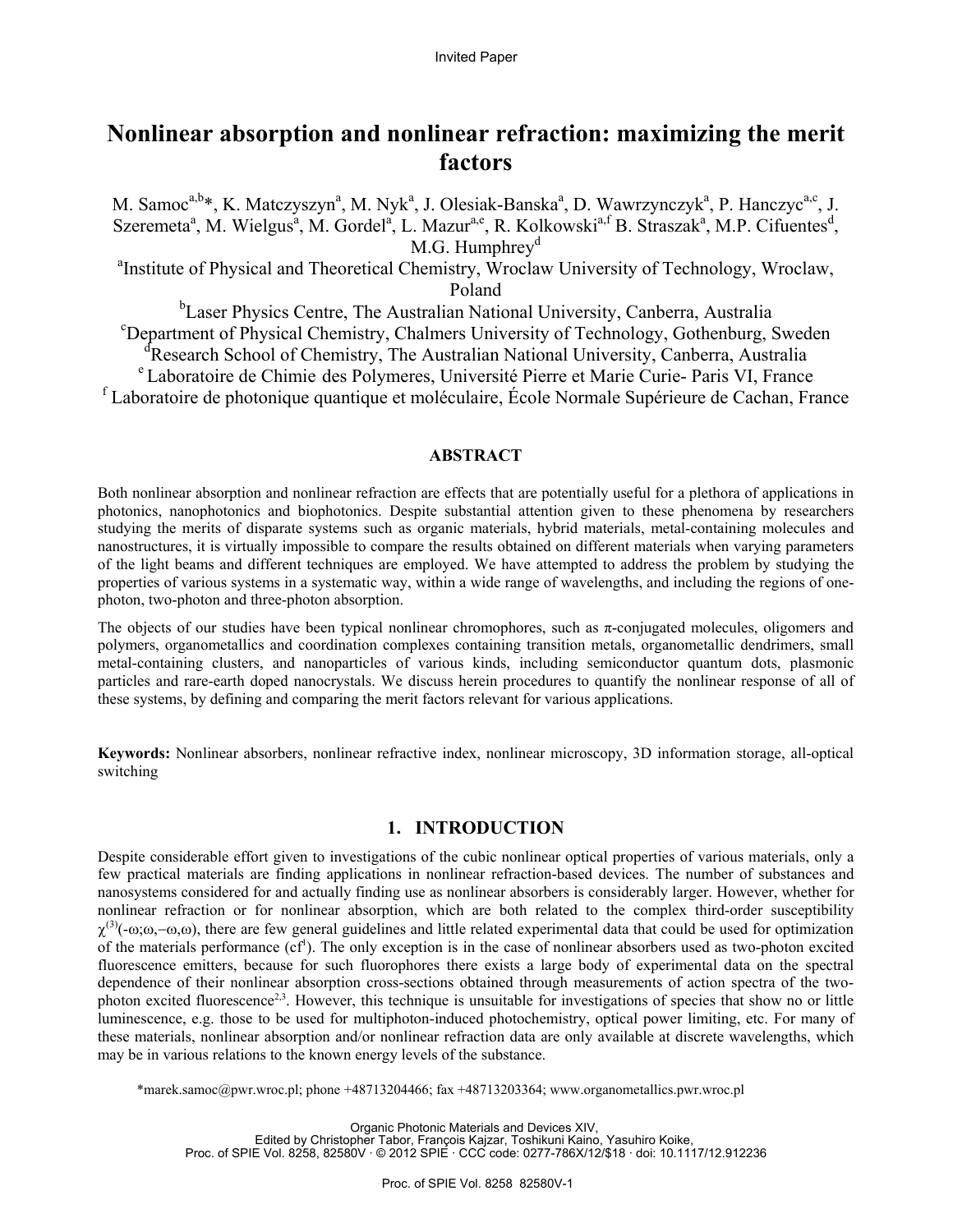In addition, the large body of data that has been published in the literature is of little use for systematic comparisons between the various nonlinear materials. Firstly, many investigations carried out with long (eg nanosecond) laser pulses, or with shorter laser pulses but at exceedingly high repetition rates, have given results that contain difficult-to-quantify contributions from various cumulative effects such as thermal effects due to local heating of the sample, excited-state absorption, contributions from photochemically-produced species (eg radicals, charge carriers, photoisomerization products and intermediates). Secondly, the data are often presented in a way that makes it difficult to assess the relative merits of different species, eg they refer to macroscopic nonlinearities of mixtures (solutions) containing different concentrations of the nonlinear chromophores.

We discuss herein the requirements for proper assessment of the NLO properties of materials considered for various applications of third-order NLO effects, in particular those involving nano-objects such as nanoparticles.

#### **2. EXPERIMENTAL**

#### **2.1 Measurement technique**

Although there are several ways to determine the real and imaginary part of the  $\chi^{(3)}(-\omega;\omega,-\omega,\omega)$  susceptibility, most results in the literature on the development of new cubic NLO materials are those from Z-scan measurements<sup>4</sup>. The technique is well known and very easy to implement, and the analysis of data is straightforward. However, since the results are obtained without time resolution, considerable care has to be taken to avoid confusing the contributions of processes occurring on different time scales.

In the implementations of Z-scan which have provided the results discussed here, we used three different experimental set-ups: the first at the Laser Physics Centre, Research School of Physics and Engineering, at the Australian National University in Canberra, Australia, the second at the Institute of Physical and Theoretical Chemistry, Wroclaw University of Technology, Wroclaw, Poland and the third at the Research School of Chemistry, at the Australian National University. All three experimental facilities used laser systems consisting of a Ti-sapphire regenerative amplifier and an optical parametric amplifier to provide high energy ( $\sim$  hundreds of μJ), low repetition rate (100 – 1000 Hz), tunable (~500 – 2000 nm) femtosecond range (100 - 200 fs) pulses of light. The first system used a Clark-MXR CPA2010 RGA and a Light Conversion TOPAS OPA while the other two systems used Quantronix Integra RGAs and Quantronix Palitra OPAs. The typical Z-scan experiments required some spatial and spectral filtering of the OPA output and attenuation of the pulses to  $\sim$ 1 μJ before they were focused with the Z-scan lens to a spot usually in the range  $w_0$ = 20-60 μm, the spot size being adjusted to ensure that the Rayleigh range of the beam was greater than the total thickness of the sample under investigation, in order for the thin sample approximation to be fulfilled.

The data obtained from the Z-scan experiments were analyzed as described in ref<sup>5</sup> to obtain both the macroscopic and microscopic NLO parameters characterizing the investigated materials.

#### **2.2 Nonlinear data**

As mentioned above, nonlinear refraction and nonlinear absorption are both described by the complex susceptibility, its real part being responsible for the refraction and its imaginary part for the absorption. Despite some work that has been carried out to understand the relations between the spectral dependencies of the two components<sup>6-8</sup>, it is not currently possible to predict the nonlinear refraction solely from nonlinear absorption measurements. For measurements of nonlinear chromophores in liquid solutions and solid matrices (for example, a polymer matrix), it should be emphasized that nonlinear absorption is usually determined without the background of contributions from the host, while nonlinear refraction always consists of contributions of both the host and the guest and also, in the case of measurements of the investigated material in a container (eg a glass cuvette), from the container walls. In effect, the nonlinear refraction parameters are often determined with lower accuracy, especially for measurements covering both the resonant and nonresonant regions in which the off-resonant refractive nonlinearity may be difficult to estimate.

The primary results of Z-scan measurements are usually expressed as the macroscopic parameters characterizing the investigated samples: the nonlinear refractive index n<sub>2</sub> and the nonlinear absorption coefficient  $\alpha_2$ . If pure onecomponent materials are investigated then these are the parameters relevant for practical applications and it is straightforward to compare the merits of various materials. However, these parameters are of little use if, as is often the case, solutions or guest-host systems are investigated. Two ways of presenting the data then appear sensible: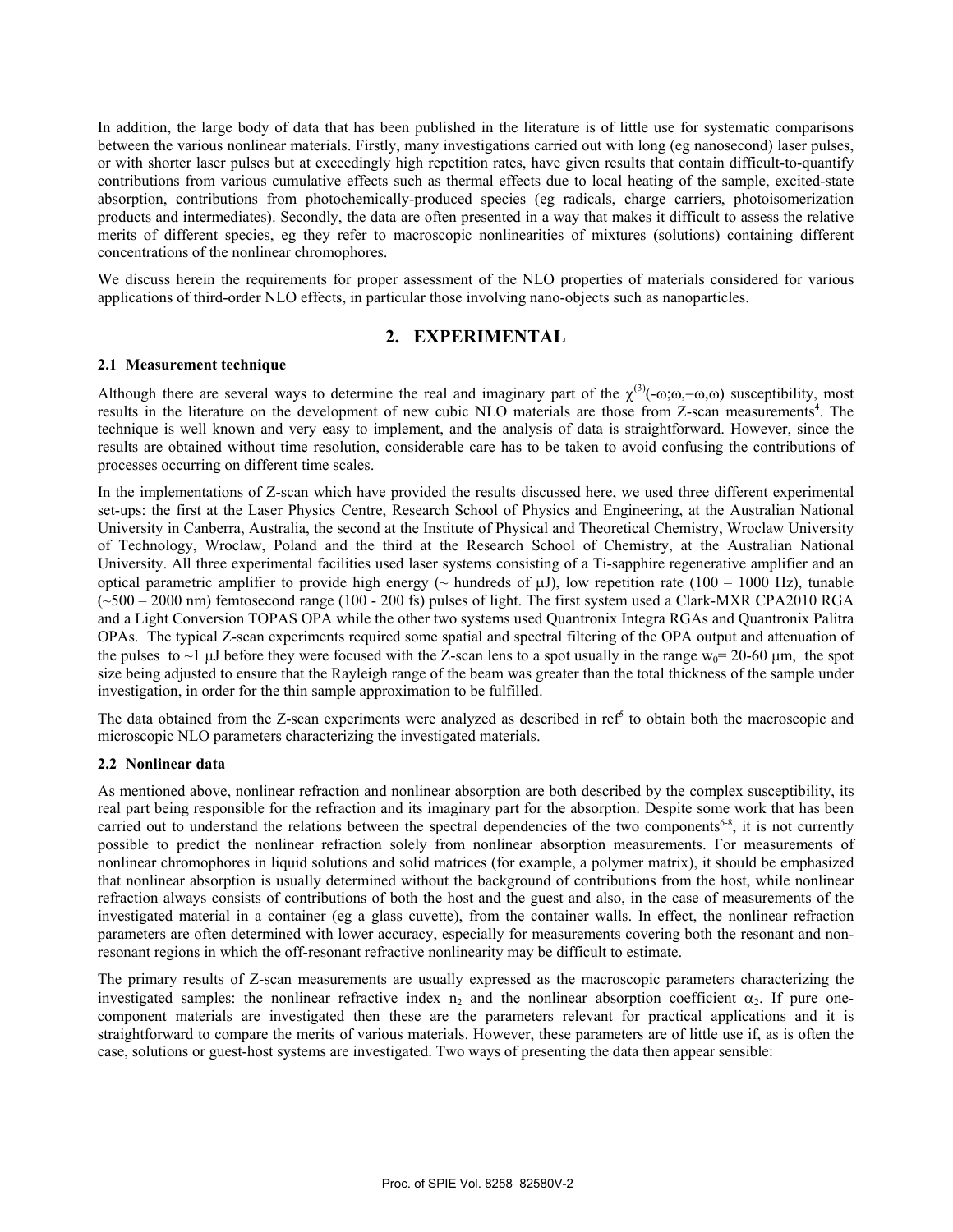- presentation of the nonlinear optical parameters for (a possibly hypothetical) pure material composed of only the active component. Such extrapolated  $n_2$  and  $\alpha_2$  may be obtained by simple extrapolation to 100% of the active component, although the procedure is not strictly accurate because of the assumption of linear dependence of the properties of the material on its composition expressed in, for example, weight fractions or volume fractions or mole fractions may be far from reality. However, even if such an extrapolation is not rigorous, it does provide an estimate of the merit of the active component.
- The data can be presented in the form of microscopic properties of molecules or particles forming the material. The usual way of presenting the cubic nonlinear optical properties is by quoting the real and imaginary parts of the cubic hyperpolarizability γ(−ω;ω,−ω,ω) and, in the case of nonlinear absorption, the two-photon absorption cross section  $\sigma_2$  (usually in Goeppert-Mayer units: 1 GM =  $10^{-50}$  cm<sup>4</sup> s).

Comparisons between different nonlinear species that can be used to create new multicomponent materials or that can be used as probes in some investigated systems (eg biological ones) are not straightforward, since they may depend both on the actual application intended for the material and on additional factors such as the practical maximum content of the active NLO chromophore in a material and the robustness of the system (eg susceptibility to bleaching).

#### **3. EXAMPLES OF RESULTS**

We compare here experimental results obtained by us on several classes of materials, all of them containing atoms of metals bound in various ways. Although the chemistry of organometallic compounds (molecules in which a carbon-metal bond exists), coordination complexes (where a metal ion is surrounded by ligands that typically use oxygen or nitrogen to bind to the metal), polynuclear clusters, lanthanide-containing nanoparticles, semiconductor quantum dots and plasmonic metal nanoparticles may seem very different, from the practical point of view their merits need to be compared in order to decide on the best system for a given application.

The data available from multi-wavelength Z-scan can be presented as spectra of macroscopic or microscopic parameters. Figure 1 shows results obtained for an organometallic dendrimer<sup>9</sup> 1,3,5-(*trans*-[Ru(C≡CC<sub>6</sub>H<sub>4</sub>-4-NO<sub>2</sub>)(dppe)<sub>2</sub>(C≡CC<sub>6</sub>H<sub>4</sub>- $4-C\equiv C$ )]) $3C_6H_3$ . This is a highly nonlinear compound in which the molecular hyperpolarizability reaches values of the order of  $10^{-31}$  esu. The data in Figure 1 were obtained by simple extrapolation of the results obtained at the concentration of 0.1 weight % to the concentration of 100% using the formulas  $n_{2,solution} = gn_{2,solute} + (1-g)n_{2,solvent}$  and  $\alpha_{2,solution} =$  $g\alpha_{2\text{ solute}}$ , where g is the weight fraction of the chromophore in solution. It should be kept in mind that relationships of this kind that are often used in the literature, whether using weight fraction as above, volume fraction or molar fraction, are only order-of-magnitude estimates for properties of hypothetical materials. A better approximation may be obtained by using a type of "oriented gas" approach in which the properties of materials are calculated from additivity of molecular properties, accounting for changes of local fields. As discussed in Ref.<sup>10</sup>, such an approach leads to the conclusion that the relationship between the value of the linearly extrapolated  $n_2$  and the real value for a pure substance should be:

$$
\frac{n_{2,extrap.}}{n_2} = \left(\frac{L_{solv.}}{L_{\text{subst}}}\right)^4 \left(\frac{n_{\text{subst.}}}{n_{\text{sub.}}}\right)^2 \frac{\rho_{solv.}}{\rho_{\text{subst.}}}C_{or}
$$

where  $L = \frac{n^2 + 2}{2}$  $\frac{1}{3}$  is the Lorentz local field factor, *n* is the refractive index,  $\rho$  is the density and  $C_{or}$  is the correction for the possible difference in the orientational order of molecules in solution and in the solid. Table 1 shows three examples

of expected ratios of the extrapolated and true values of  $n_2$ . In the first and third example the solvent parameters are those of CHCl3 and in the second case those of THF. The solute parameters for the first two examples are those expected for an organometallic molecule while the third case is that expected for a semiconductor quantum dot. Obviously, the biggest influence on the relevance of such extrapolated results is that of the value of the refractive index of the materials. These, however, are difficult to predict, since the refractive index of a material consisting of, for example, colloidal quantum dots may be very different from that of bulk semiconductor.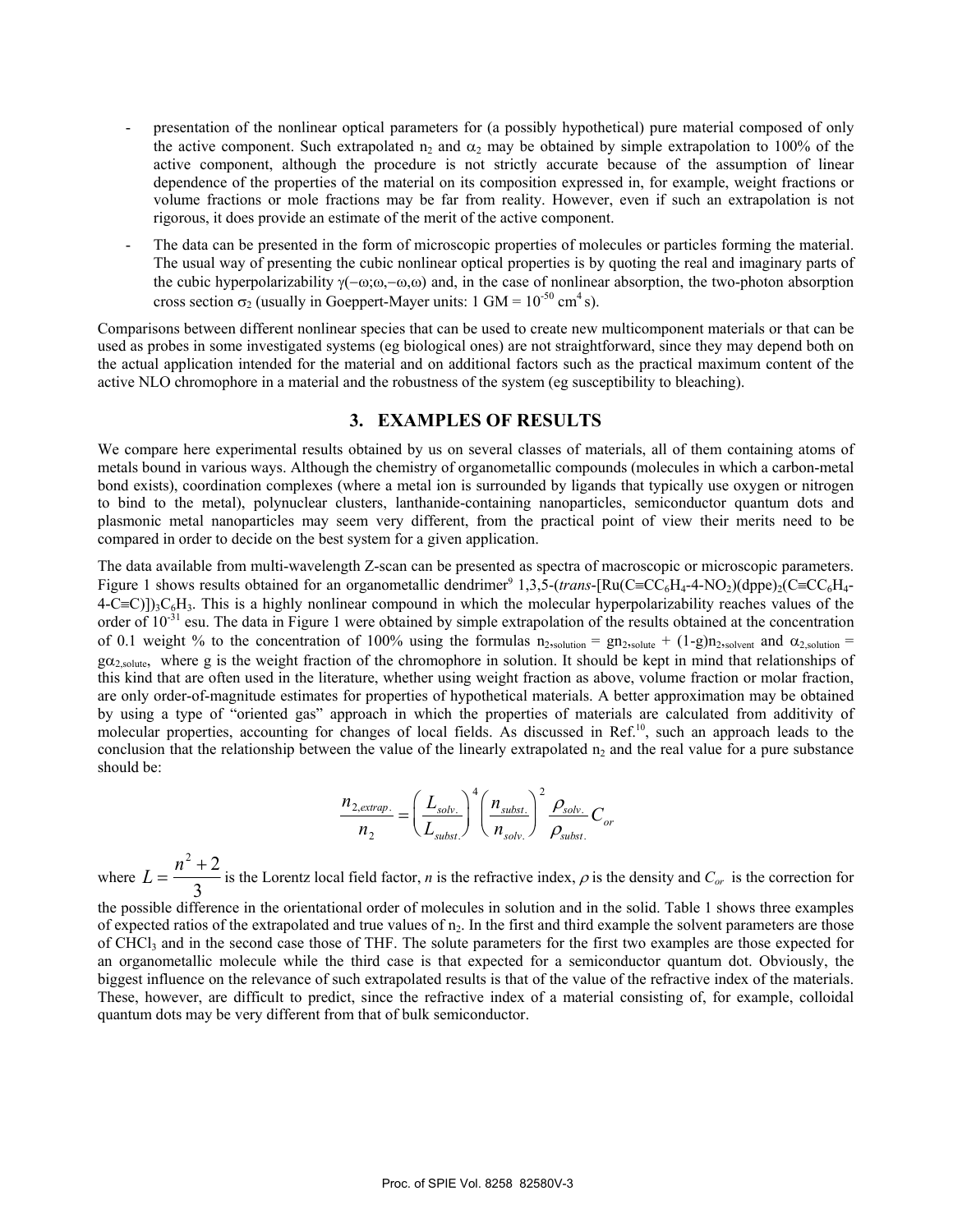| $n_{\text{solv}}$ | $n_{\text{subst}}$ | $\rho_{\text{solv}}$ | $\rho_{\text{subst}}$ | $n_{2\text{extr}}/n_2$ |
|-------------------|--------------------|----------------------|-----------------------|------------------------|
| 1.446             |                    | 1.48                 |                       | 1.00                   |
| 1.404             | 1.7                | 0.89                 |                       | 0.567                  |
| 1.446             |                    | 1.48                 |                       | 0.0304                 |

Table 1. Examples of ratios of extrapolated and real values of the nonlinear refractive index



Figure 1. Nonlinear refractive index and nonlinear absorption coefficient dispersion for 1,3,5-(*trans*-[Ru(C≡CC6H4-4-  $NO<sub>2</sub>)(dppe)<sub>2</sub>(C \equiv CC<sub>6</sub>H<sub>4</sub>-4-C \equiv C)]$ <sub>3</sub>C<sub>6</sub>H<sub>3</sub> (converted data presented in Ref. <sup>9</sup>)

It should be remarked that similar behavior is expected for the nonlinear absorption coefficient, which may formally be considered to be related to the imaginary part of the nonlinear refractive index taken as the complex quantity, i.e.  $\alpha_2 = \frac{4\pi}{\lambda} \kappa^{(2)} = \frac{4\pi}{\lambda} \text{Im}(\hat{n}_2)$ .

## **4. MERIT FACTORS**

#### **4.1 Nonlinear absorption merit factors**

To consider optimization of materials for application of their nonlinear absorption properties one needs first to specify in what form the materials will be actually used. Three possibilities exist here:

- the nonlinear species is used in the form of neat bulk material
- the nonlinear species is used in liquid or solid solution at an optimized concentration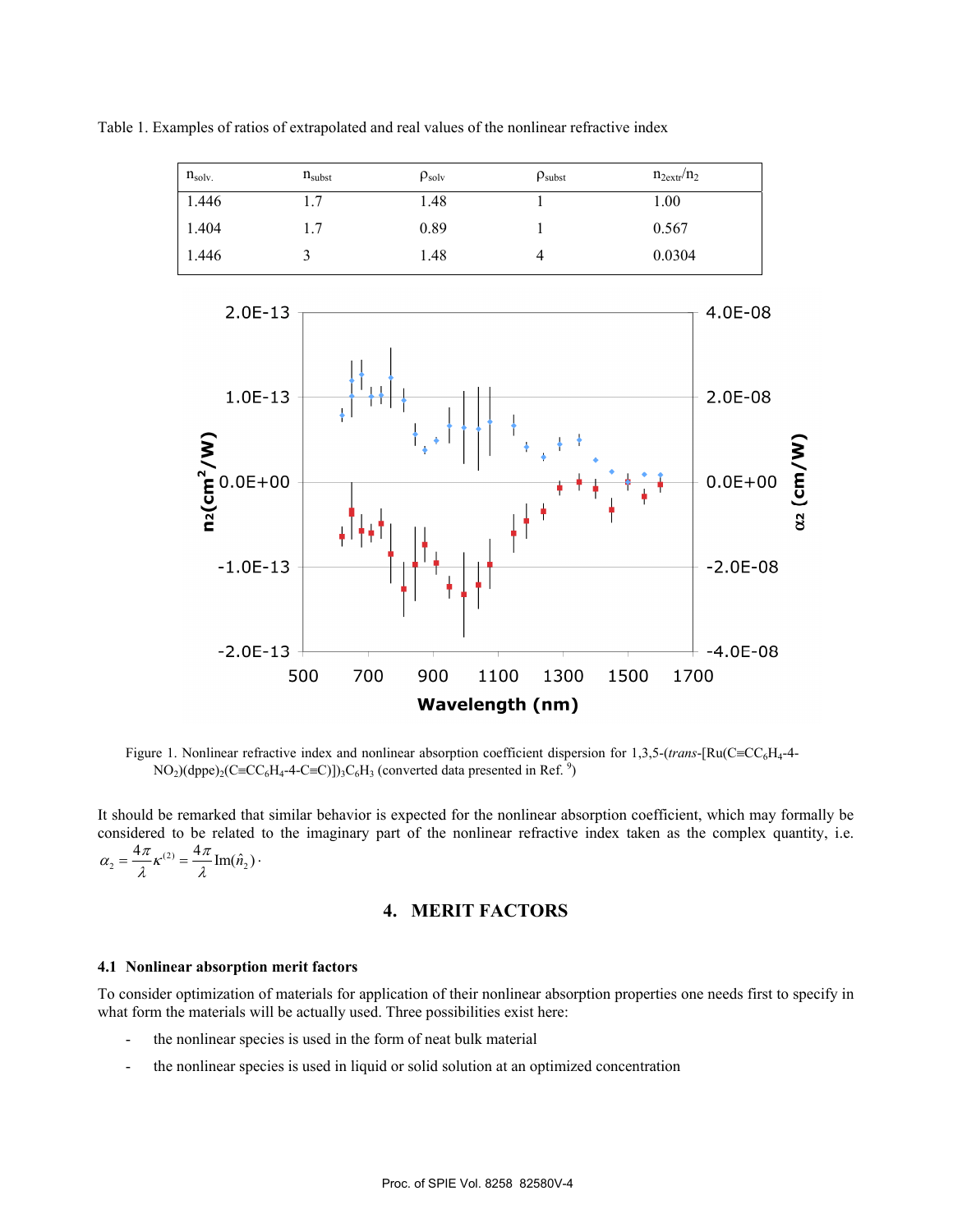the nonlinear species is used as a single entity, eg as a single molecule or nanoparticle

The second consideration is that of the physical process that is to be optimized. Three major applications of nonlinear absorption are the most common:

- use of nonlinear absorbers for light-intensity dependent attenuation of a laser beam, eg in power limiting applications
- use of nonlinear absorbers for initiation of a photochemical reaction, eg in two-photon induced photopolymerization
- use of nonlinear absorbers for generation of luminescence through a nonlinear absorption process followed by (upconverted) emission of light.

Table 2 lists merit factors that should be used to assess the suitability of various nonlinear absorbing species for such applications, depending on their physical form. In the case of bulk nonlinear absorbers, the relevant quantity is basically the macroscopic nonlinear absorption coefficient, although more advanced comparisons of various materials should also take into account the influence of the linear (and possibly nonlinear) refractive index on factors such as reflection losses, distortion of the focused beam, the possibility of focusing to a small spot, etc. The damage threshold or the threshold of other, unwanted nonlinear processes may also be important. For photochemistry and for the use of a material as a twophoton excited luminophore, the nonlinear absorption should be multiplied by the quantum efficiency of the relevant process: ηphot represents the efficiency of photogeneration of the desired photochemical species while ηlum is the quantum yield of luminescence photons. At the microscopic scale, the quantity to consider is the two-photon absorption crosssection, but what really matters is the product of the cross-section and the concentration of nonlinearly absorbing species per unit volume N. Since  $N = 1/V = N_A/V_m$ , where  $N_A$  is the Avogadro number, V is the molecular volume, and  $V_m$  is the molar volume of the species, we conclude that  $\sigma_2/V$  is the relevant merit factor. It should be noted that this merit factor was postulated recently<sup>11</sup> as a more appropriate one than the often-used two-photon absorption cross-section scaled by the molecular weight  $\sigma_2/M$ . The relation between these two merit factors is as follows:  $\sigma_2/V = (\sigma_2/M)(\rho/N_A)$ .

| Process/Form of       | Neat substance                                                    | Solution                                                                         | Nanoobject                      |
|-----------------------|-------------------------------------------------------------------|----------------------------------------------------------------------------------|---------------------------------|
| nonlinear absorber    |                                                                   |                                                                                  |                                 |
| Nonlinear absorption  | $\alpha_2 \propto N \sigma_2 \propto \sigma_2/V$                  | $\alpha_2 \propto N_{\text{max}} \sigma_2$                                       | $\sigma_2$                      |
| Two-photon absorption | $\alpha_2 \eta_{phot} \propto N \sigma_2 \eta_{phot}$             | $\alpha_2 \eta_{\text{phot}} \propto N_{\text{max}} \sigma_2 \eta_{\text{phot}}$ | $\sigma_2$ $\eta_{\text{phot}}$ |
| induced               | $\propto$ σ <sub>2</sub> η <sub>phot</sub> /V                     |                                                                                  |                                 |
| photochemistry        |                                                                   |                                                                                  |                                 |
| Two-photon induced    | $\alpha_2 \eta_{\text{lum}} \propto N \sigma_2 \eta_{\text{lum}}$ | $\alpha_2$ $\eta_{\text{lum}} \propto N_{\text{max}} \sigma_2 \eta_{\text{lum}}$ | $\sigma_2$ $\eta_{\text{lum}}$  |
| luminescence          | $\propto \sigma_2 \eta_{\text{lum}}/V$                            |                                                                                  |                                 |

The situation is different in the case of nonlinear species in liquid or solid solutions at moderate or low concentrations. The optimization of such absorbers should be in seeking the optimal product of the molecular two-photon absorption cross-section and the maximum concentration at which it can be used. Such a limitation of concentration can simply come from limited solubility of the species in the required matrix, but, in the case of nonlinear absorption excited luminophores, the limitation may also come from concentration quenching of the emission.

Finally, the situation is different again, if the nonlinear absorber is to be used in the form of a nano-object, eg for imaging of single nanoparticles bound to biological molecules. The quantity of importance is then simply the crosssection for the whole nano-object (eg a dendrimer containing many chromophores bound to it, the whole quantum dot or a Au nanorod). In the imaging applications, there is, however, another important factor that must be taken into account, which is the robustness of the nonlinear absorber, i.e. its resistance to bleaching. Basically, the quality of an image which may be obtained depends on the number of photons that can be emitted by a species upon nonlinear excitation, before it is bleached eg by a photochemical reaction. Such quantitative data are not widely available yet for a variety of nonlinear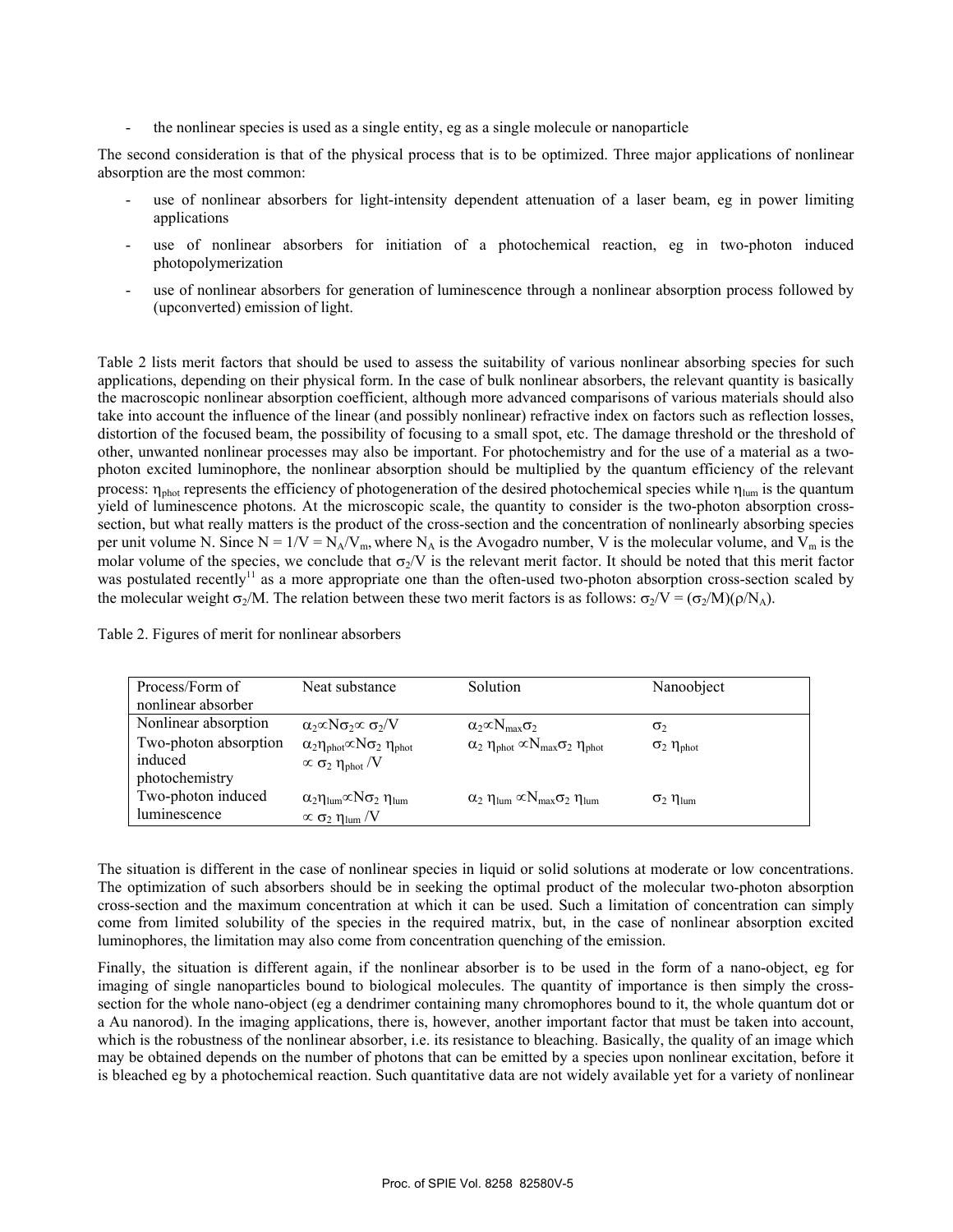absorbers used for imaging in nonlinear microscopy, but should be collected for meaningful comparisons between various disparate species used or proposed for these applications.

Representative data on the  $\sigma_2/M$  and  $\sigma_2/V$  merit factors for several classes of nonlinear absorbers are presented in Table  $3^{12}$ .

Table 3. Examples of merit factors for several classes of nonlinear absorbers.

| Species                                                                                | Wavelength<br>(nm) | $\sigma_2(GM)$       | $\sigma_2/M$<br>(GM)<br>mol/g) | $\sigma_2/V$<br>$(GM/\AA^3)$ |
|----------------------------------------------------------------------------------------|--------------------|----------------------|--------------------------------|------------------------------|
| N-cored Ru-containing<br>dendrimer                                                     | 580                | $1.06 \times 10^{4}$ | 1.13                           | 1.1                          |
| 4.2 nm CdSe quantum dots                                                               | 1000               | $6 \times 10^4$      | 0.13                           | 0.47                         |
| Upconverting 30 nm $NaYF4$<br>nanoparticles doped with<br>$2\%Er^{3+}$ , $20\%Yb^{3+}$ | 980                | $8 \times 10^6$      | 0.1                            | 0.25                         |
| $10 \text{nm} \times 35 \text{ nm}$ gold nanorods                                      | ~100               | $5 \times 10^8$      | 15                             | 170                          |

#### **4.2 Nonlinear refraction merit factors.**

A consideration of the merit factors for nonlinear refraction applications should commence from recalling the fact that in the most important application of this effect (all-optical switching), the main obstacle for its implementation remains the need to avoid both excessive linear absorption and excessive nonlinear absorption. The one-photon absorption merit factor for all-optical switching is  $W = \frac{n_2 I_{\text{max}}}{\alpha \lambda}$  and the two-photon absorption merit factor can be written as  $\frac{1}{T} = \frac{n_2}{\alpha_2 \lambda}$ where  $I_{\text{max}}$  is the maximum light intensity that can be used for the process<sup>13</sup>. These factors should be maximized, with values greater than unity needed for the process to be feasible at all. As discussed in Ref.<sup>14</sup> the one-photon merit factor is in fact related to two technological parameters of crucial relevance for the implementation of nonlinear optical switches: the length of the device and the light intensity needed for accomplishing the switching.

The merit factors that should be used for comparison between various materials, and at various wavelengths of operation, are listed in Table 4. The two merit factors listed above can be recast in terms of the microscopic properties available from measurements on solutions, i.e. the real and imaginary parts of the hyperpolarizability γ. However, since the macroscopic nonlinearity involves the influence of the refractive index, its role should also be included. The merit factor W can be seen to depend on the real part of the hyperpolarizability scaled by the linear absorption, represented here by the molar absorption coefficient  $\varepsilon_m$ . It is also important to include in the comparisons the influence of the linear refractive index, both in the local field factors and as the  $1/n^2$  factor needed to convert between the macroscopic susceptibility  $\chi^{(3)}$  and the nonlinear refractive index  $n_2$ . The T merit factor can be represented by the ratio of the real and imaginary parts of the cubic hyperpolarizabilities, no local field corrections being required in this case. Finally, the merit of a nonlinear refractive material needs to be expressed as the value of available *n*2 itself, which is the third entry in Table 4.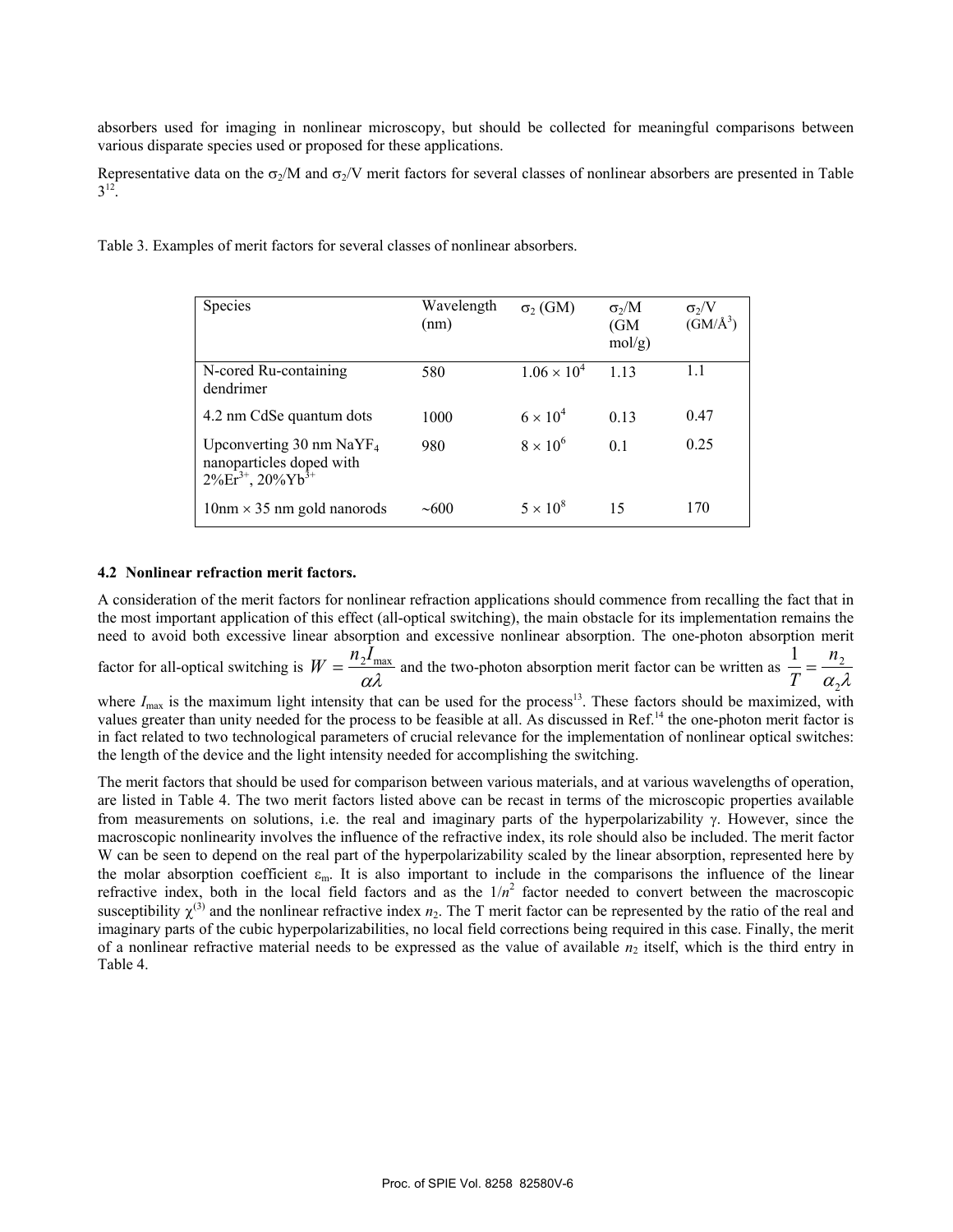Table 4. Suggested merit factors for comparisons of nonlinear refraction materials.

| Merit factor                                                                          | Neat material                                                | <b>Solution</b>            |  |
|---------------------------------------------------------------------------------------|--------------------------------------------------------------|----------------------------|--|
| One photon absorption merit<br>factor                                                 | $W \propto n_2/\alpha \propto L^4 Re(\gamma)/n^2 \epsilon_m$ |                            |  |
| Two-photon absorption merit<br>factor                                                 | $1/T \propto n_2/\alpha_2 \propto Re(\gamma)/Im(\gamma)$     |                            |  |
| Maximum available nonlinearity $\mid L^4NRe(\gamma)/n^2 \propto N L^4Re(\gamma)/n^2V$ |                                                              | $L^4N_{max}Re(\gamma)/n^2$ |  |

#### **ACKNOWLEDGMENTS**

This work was supported by the Foundation for Polish Science under the "Welcome" programme, by the Polish Ministry of Science and Higher Education under the Grant no. N N507 599038, by the Polish-French "cotutelle" PhD programme and by the Australian Research Council (ARF to M.P.C. and APF to M.G.H.).

#### **REFERENCES**

[1] Christodoulides, D. N., Khoo, I. C., Salamo, G. J., Stegeman, G. I. and Van Stryland, E. W., "Nonlinear refraction and absorption: mechanisms and magnitudes", Adv. Opt. Photon. 2, 60-200 (2010).

[2] Xu, C. and Webb, W. W., "Measurement of two-photon excitation cross sections of molecular fluorophores with data from 690 to 1050 nm", J. Opt. Soc. Am. B, 13, 481-491 (1996).

[3] Makarov, N. S., Drobizhev, M. and Rebane, A., "Two-photon absorption standards in the 550-1600 nm excitation wavelength range", Opt. Express 16, 4029-4047 (2008).

[4] Sheikh-bahae, M., Said, A. A., Wei, T., Hagan, D. J. and Van Stryland, E. W., "Sensitive Measurement of Optical Nonlinearites Using a Single Beam", IEEE J. Quantum Electr. 26, 760-769 (1990).

[5] Samoc, M., Samoc, A., Dalton, G. T., Cifuentes, M. P., Humphrey, M. G. and Fleitz, P. A., "Two-photon absorption spectra and dispersion of the complex cubic hyperpolarizability  $\gamma$  in organic and organometallic chromophores", Multiphoton Processes in Organics and Their Application, edited by I. Rau and F. Kajzar, 341-355, Old City Publishing, Philadelphia, 2011.

[6] Sheik-Bahae, M., "Nonlinear Optics Basics. Kramers-Kronig Relations in Nonlinear Optics", Encyclopedia of Modern Optics, edited by R. D. Guenther, Academic Press, Amsterdam, 2005.

[7] Samoc, M., Samoc, A., Humphrey, M. G., Cifuentes, M. P., Luther-Davies, B. and Fleitz, P. A., "Z-Scan Studies of Dispersion of the Complex Third-Order Nonlinearity of Nonlinear Absorbing Chromophores", Mol. Cryst. Liq. Cryst. 485, 894-902 (2008).

[8] Samoc, M., Samoc, A., Dalton, G. T., Cifuentes, M. P., Humphrey, M. G. and Fleitz, P. A., "Dispersion of the complex cubic nonlinearity in two-photon absorbing organic and organometallic chromophores", Proc. SPIE-Int. Soc. Opt. Eng. 6801, 68011O-68011-68016 (2008).

[9] Samoc, M., Corkery, T. C., McDonagh, A. M., Cifuentes, M. P. and Humphrey, M. G., "Organometallic Complexes for Non-linear Optics. 49. Third-Order Non-linear Optical Spectral Dependence Studies of Arylalkynylruthenium Dendrimers", Aust. J. Chem. 64, 1267-1271 (2011).

[10]Samoc, M., Samoc, A., Luther-Davies, B., Bao, Z., Yu, L., Hsieh, B. and Scherf, U., "Femtosecond Z-scan and degenerate four-wave mixing measurements of real and imaginary parts of the third-order nonlinearity of soluble conjugated polymers", J. Opt. Soc. Am. B, 15, 817-825 (1998).

[11]Schwich, T., Cifuentes, M. P., Gugger, P. A., Samoc, M. and Humphrey, M. G., "Electronic, Molecular Weight, Molecular Volume, and Financial Cost-Scaling and Comparison of Two-Photon Absorption Efficiency in Disparate